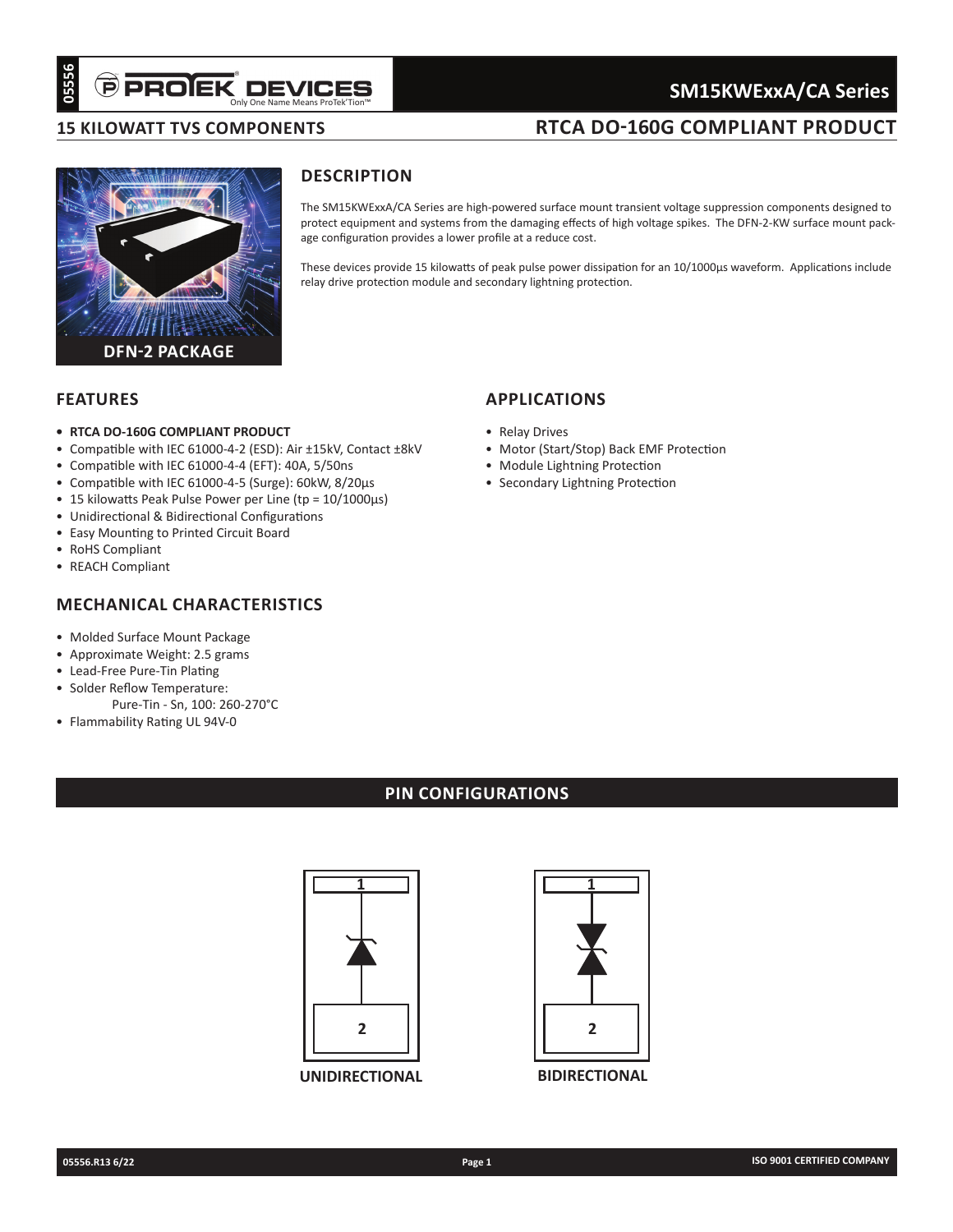# $\widehat{\boldsymbol{\Theta}}$  PRO $\widehat{\boldsymbol{\mathsf{EK}}}$  DEVICES

# **SM15KWExxA/CA Series**

## **typical device characteristics**

# **RTCA DO-160G COMPLIANT PRODUCT**

| MAXIMUM RATINGS @ 25°C Unless Otherwise Specified |               |                 |              |  |  |  |  |  |
|---------------------------------------------------|---------------|-----------------|--------------|--|--|--|--|--|
| <b>PARAMETER</b>                                  | <b>SYMBOL</b> | <b>VALUE</b>    | <b>UNITS</b> |  |  |  |  |  |
| Peak Pulse Power (tp = 10/1000us) - See Figure 1  | $P_{\rm pp}$  |                 | kilowatts    |  |  |  |  |  |
| Storage Temperature                               | STG           | $-55$ to $+150$ | $\circ$      |  |  |  |  |  |
| <b>Operating Temperature</b>                      |               | $-55$ to $+150$ | $\circ$      |  |  |  |  |  |

| MAXIMUM RATINGS @ 25°C Unless Otherwise Specified<br><b>SYMBOL</b><br><b>PARAMETER</b><br><b>VALUE</b><br>$\mathsf{P}_{\mathsf{pp}}$<br>15<br>$-55$ to $+150$<br>$T_{STG}$<br>$T_{\rm j}$<br>$-55$ to $+150$<br>ELECTRICAL CHARACTERISTICS PER LINE @ 25°C Unless Otherwise Specified<br><b>PART</b><br><b>MARKING</b><br><b>RATED</b><br><b>MINIMUM</b><br><b>MAXIMUM</b><br><b>NUMBER</b><br><b>CODE</b><br><b>STAND-OFF</b><br><b>BREAKDOWN</b><br><b>LEAKAGE</b><br><b>VOLTAGE</b><br>(Note 1)<br><b>VOLTAGE</b><br><b>CURRENT</b><br><b>MIN</b><br>$@V_{_{WM}}$<br>$V_{WM}$<br>$\omega_{I_{T}}$<br>$V_{(BR)}$<br>VOLTS<br>$I_{\sf p}$<br><b>UNI</b><br><b>VOLTS</b><br>BI<br>mA<br>μA<br>SM15KWE15A<br>15.0<br>16.9<br>5<br>10<br>15A<br>15C<br>5<br>20A<br>20.0<br>22.2<br>10<br>SM15KWE20A<br>20C<br>5<br>SM15KWE24A<br>24A<br>24C<br>26.7<br>10<br>24.0<br>5<br>28A<br>28C<br>31.1<br>SM15KWE28A<br>28.0<br>10<br>5<br>SM15KWE30A<br>30A<br>30C<br>30.0<br>33.3<br>10<br>5<br>5<br>33A<br>33C<br>38.6<br>SM15KWE33A<br>33.0<br>5<br>5<br>SM15KWE36A<br>36A<br>36C<br>36.0<br>40.0<br>5<br>5<br>48A<br>48C<br>48.0<br>53.3<br>SM15KWE48A<br>5<br>5<br>SM15KWE54A<br>54C<br>60.3<br>54A<br>54.0<br>5<br>5<br>70A<br>70C<br>77.8<br>SM15KWE70A<br>70.0<br>5<br>5<br>SM15KWE75A<br>75A<br>75C<br>75.0<br>83.3 |            |     | <b>TYPICAL DEVICE CHARACTERISTICS</b> |      |      |   | <b>RTCA DO-160G COMPLIANT PRODUCT</b> |                              |  |  |  |                                                     |
|-------------------------------------------------------------------------------------------------------------------------------------------------------------------------------------------------------------------------------------------------------------------------------------------------------------------------------------------------------------------------------------------------------------------------------------------------------------------------------------------------------------------------------------------------------------------------------------------------------------------------------------------------------------------------------------------------------------------------------------------------------------------------------------------------------------------------------------------------------------------------------------------------------------------------------------------------------------------------------------------------------------------------------------------------------------------------------------------------------------------------------------------------------------------------------------------------------------------------------------------------------------------------------------------------------------------|------------|-----|---------------------------------------|------|------|---|---------------------------------------|------------------------------|--|--|--|-----------------------------------------------------|
|                                                                                                                                                                                                                                                                                                                                                                                                                                                                                                                                                                                                                                                                                                                                                                                                                                                                                                                                                                                                                                                                                                                                                                                                                                                                                                                   |            |     |                                       |      |      |   |                                       |                              |  |  |  |                                                     |
|                                                                                                                                                                                                                                                                                                                                                                                                                                                                                                                                                                                                                                                                                                                                                                                                                                                                                                                                                                                                                                                                                                                                                                                                                                                                                                                   |            |     |                                       |      |      |   |                                       |                              |  |  |  |                                                     |
| Peak Pulse Power ( $tp = 10/1000\mu s$ ) - See Figure 1<br>Storage Temperature<br><b>Operating Temperature</b>                                                                                                                                                                                                                                                                                                                                                                                                                                                                                                                                                                                                                                                                                                                                                                                                                                                                                                                                                                                                                                                                                                                                                                                                    |            |     |                                       |      |      |   |                                       | <b>UNITS</b>                 |  |  |  |                                                     |
|                                                                                                                                                                                                                                                                                                                                                                                                                                                                                                                                                                                                                                                                                                                                                                                                                                                                                                                                                                                                                                                                                                                                                                                                                                                                                                                   |            |     |                                       |      |      |   |                                       | kilowatts                    |  |  |  |                                                     |
|                                                                                                                                                                                                                                                                                                                                                                                                                                                                                                                                                                                                                                                                                                                                                                                                                                                                                                                                                                                                                                                                                                                                                                                                                                                                                                                   |            |     |                                       |      |      |   |                                       | $^{\circ}$ C                 |  |  |  |                                                     |
|                                                                                                                                                                                                                                                                                                                                                                                                                                                                                                                                                                                                                                                                                                                                                                                                                                                                                                                                                                                                                                                                                                                                                                                                                                                                                                                   |            |     |                                       |      |      |   |                                       | $^{\circ}$ C                 |  |  |  |                                                     |
|                                                                                                                                                                                                                                                                                                                                                                                                                                                                                                                                                                                                                                                                                                                                                                                                                                                                                                                                                                                                                                                                                                                                                                                                                                                                                                                   |            |     |                                       |      |      |   |                                       |                              |  |  |  |                                                     |
|                                                                                                                                                                                                                                                                                                                                                                                                                                                                                                                                                                                                                                                                                                                                                                                                                                                                                                                                                                                                                                                                                                                                                                                                                                                                                                                   |            |     |                                       |      |      |   |                                       |                              |  |  |  |                                                     |
|                                                                                                                                                                                                                                                                                                                                                                                                                                                                                                                                                                                                                                                                                                                                                                                                                                                                                                                                                                                                                                                                                                                                                                                                                                                                                                                   |            |     |                                       |      |      |   |                                       |                              |  |  |  | <b>MAXIMUM</b><br><b>CLAMPING</b><br><b>VOLTAGE</b> |
|                                                                                                                                                                                                                                                                                                                                                                                                                                                                                                                                                                                                                                                                                                                                                                                                                                                                                                                                                                                                                                                                                                                                                                                                                                                                                                                   |            |     |                                       |      |      |   |                                       | (Fig. 2)<br>@ 10/1000µs      |  |  |  |                                                     |
|                                                                                                                                                                                                                                                                                                                                                                                                                                                                                                                                                                                                                                                                                                                                                                                                                                                                                                                                                                                                                                                                                                                                                                                                                                                                                                                   |            |     |                                       |      |      |   |                                       | $V_{c}$ $\emptyset$ $I_{pp}$ |  |  |  |                                                     |
|                                                                                                                                                                                                                                                                                                                                                                                                                                                                                                                                                                                                                                                                                                                                                                                                                                                                                                                                                                                                                                                                                                                                                                                                                                                                                                                   |            |     |                                       |      |      |   |                                       | 24.4V @ 618A<br>34.3V @ 437A |  |  |  |                                                     |
|                                                                                                                                                                                                                                                                                                                                                                                                                                                                                                                                                                                                                                                                                                                                                                                                                                                                                                                                                                                                                                                                                                                                                                                                                                                                                                                   |            |     |                                       |      |      |   |                                       | 38.9V @ 384A                 |  |  |  |                                                     |
|                                                                                                                                                                                                                                                                                                                                                                                                                                                                                                                                                                                                                                                                                                                                                                                                                                                                                                                                                                                                                                                                                                                                                                                                                                                                                                                   |            |     |                                       |      |      |   |                                       |                              |  |  |  |                                                     |
|                                                                                                                                                                                                                                                                                                                                                                                                                                                                                                                                                                                                                                                                                                                                                                                                                                                                                                                                                                                                                                                                                                                                                                                                                                                                                                                   |            |     |                                       |      |      |   |                                       | 47.5V @ 316A<br>50.7V @ 296A |  |  |  |                                                     |
|                                                                                                                                                                                                                                                                                                                                                                                                                                                                                                                                                                                                                                                                                                                                                                                                                                                                                                                                                                                                                                                                                                                                                                                                                                                                                                                   |            |     |                                       |      |      |   |                                       | 54.8V @ 274A                 |  |  |  |                                                     |
|                                                                                                                                                                                                                                                                                                                                                                                                                                                                                                                                                                                                                                                                                                                                                                                                                                                                                                                                                                                                                                                                                                                                                                                                                                                                                                                   |            |     |                                       |      |      |   |                                       | 59.7V @ 251A                 |  |  |  |                                                     |
|                                                                                                                                                                                                                                                                                                                                                                                                                                                                                                                                                                                                                                                                                                                                                                                                                                                                                                                                                                                                                                                                                                                                                                                                                                                                                                                   |            |     |                                       |      |      |   |                                       | 77.7V @ 193A                 |  |  |  |                                                     |
|                                                                                                                                                                                                                                                                                                                                                                                                                                                                                                                                                                                                                                                                                                                                                                                                                                                                                                                                                                                                                                                                                                                                                                                                                                                                                                                   |            |     |                                       |      |      |   |                                       | 87.1V @ 172A                 |  |  |  |                                                     |
|                                                                                                                                                                                                                                                                                                                                                                                                                                                                                                                                                                                                                                                                                                                                                                                                                                                                                                                                                                                                                                                                                                                                                                                                                                                                                                                   |            |     |                                       |      |      |   |                                       | 114.0V @ 132A                |  |  |  |                                                     |
|                                                                                                                                                                                                                                                                                                                                                                                                                                                                                                                                                                                                                                                                                                                                                                                                                                                                                                                                                                                                                                                                                                                                                                                                                                                                                                                   |            |     |                                       |      |      |   |                                       | 122.0V @ 123A                |  |  |  |                                                     |
|                                                                                                                                                                                                                                                                                                                                                                                                                                                                                                                                                                                                                                                                                                                                                                                                                                                                                                                                                                                                                                                                                                                                                                                                                                                                                                                   | SM15KWE78A | 78A | 78C                                   | 78.0 | 87.0 | 5 | 5                                     | 126.0V @ 119A                |  |  |  |                                                     |
| SM15KWE110A<br>110A<br>110C<br>135.0<br>5<br>5<br>122.0                                                                                                                                                                                                                                                                                                                                                                                                                                                                                                                                                                                                                                                                                                                                                                                                                                                                                                                                                                                                                                                                                                                                                                                                                                                           |            |     |                                       |      |      |   |                                       | 178.0V @ 84A                 |  |  |  |                                                     |
| 5<br>5<br>120A<br>SM15KWE120A<br>120C<br>133.0<br>147.0                                                                                                                                                                                                                                                                                                                                                                                                                                                                                                                                                                                                                                                                                                                                                                                                                                                                                                                                                                                                                                                                                                                                                                                                                                                           |            |     |                                       |      |      |   |                                       | 193.0V @ 78A                 |  |  |  |                                                     |
| <b>NOTES</b><br>1. Part numbers shown are unidirectional devices. Add a "CA" suffix to specify bidirectional devices, such as SM15KWE30CA.                                                                                                                                                                                                                                                                                                                                                                                                                                                                                                                                                                                                                                                                                                                                                                                                                                                                                                                                                                                                                                                                                                                                                                        |            |     |                                       |      |      |   |                                       |                              |  |  |  |                                                     |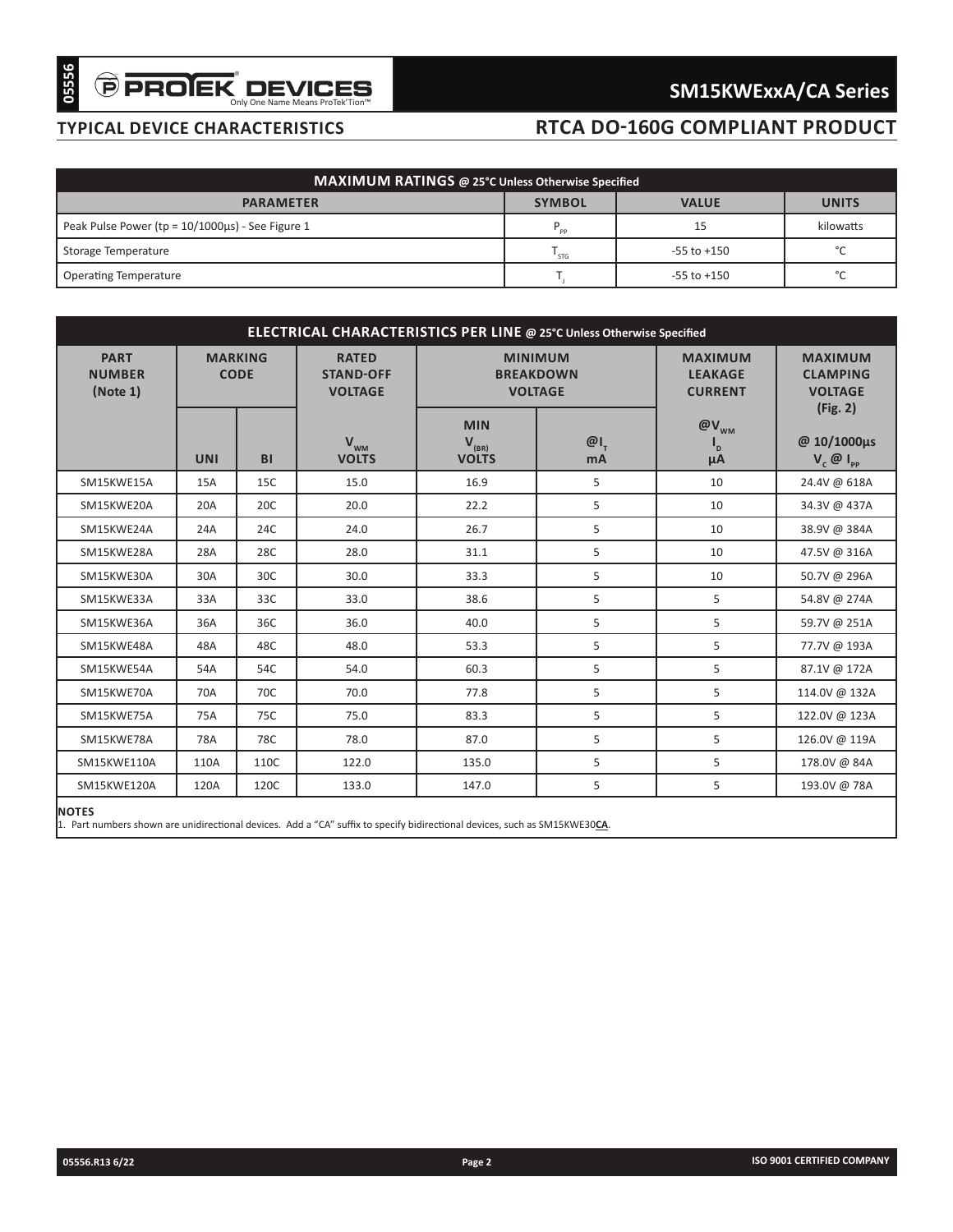# **SM15KWExxA/CA Series**

## **typical device characteristics RTCA DO-160G COMPLIANT PRODUCT**



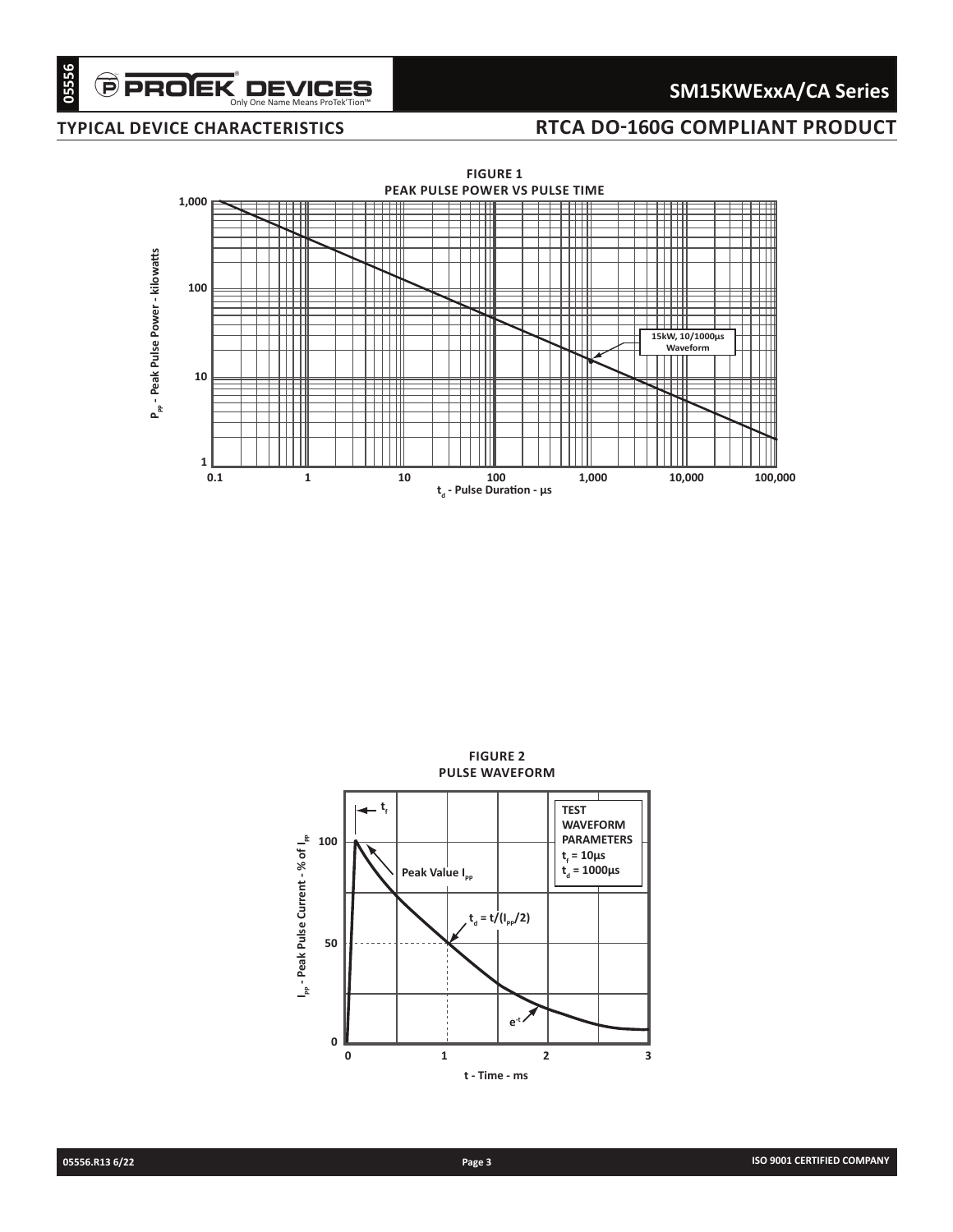$\overset{\frown}{\mathbf{P}}$  **PROIEK** DEVICES

## **typical device characteristics**

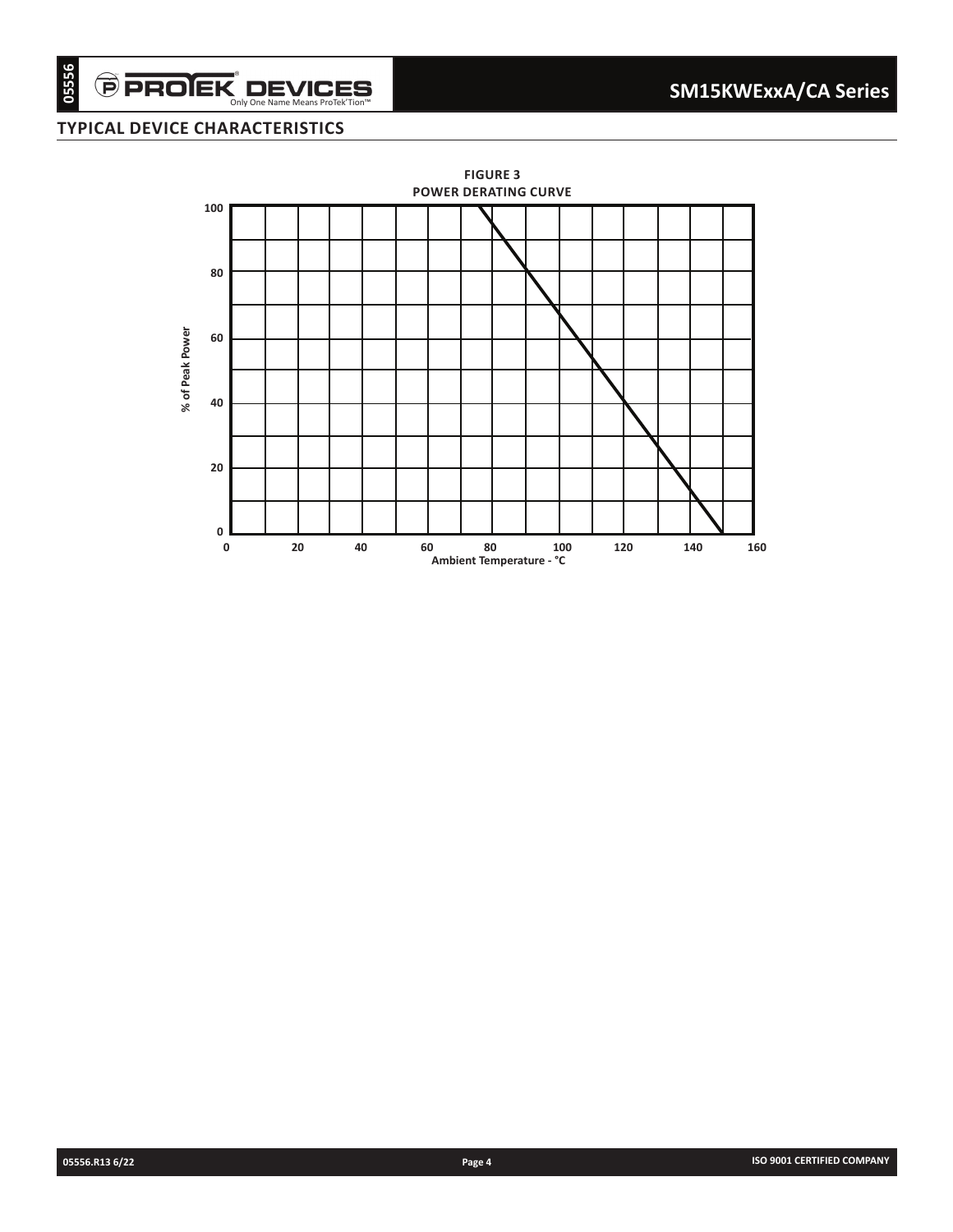# **SM15KWExxA/CA Series**

## **package information RTCA DO-160G COMPLIANT PRODUCT**

|                                      |              | <b>OUTLINE DIMENSIONS</b>        |                                                                              |                             |
|--------------------------------------|--------------|----------------------------------|------------------------------------------------------------------------------|-----------------------------|
| <b>DIM</b>                           | <b>MIN</b>   | <b>MILLIMETERS</b><br><b>MAX</b> | <b>MIN</b>                                                                   | <b>INCHES</b><br><b>MAX</b> |
| A                                    | 10.95        | 11.15                            | 0.431                                                                        | 0.439                       |
| B                                    | 9.04         | 9.24                             | 0.356                                                                        | 0.364                       |
| C                                    | 3.00         | 3.10                             | 0.116                                                                        | 0.126                       |
| D                                    | 6.05         | 6.15                             | 0.238                                                                        | 0.242                       |
| E                                    | 0.97         | 1.07                             | 0.038                                                                        | 0.042                       |
| F                                    | 3.61         | 3.81                             | 0.142                                                                        | 0.150                       |
| G                                    | 4.62         | 4.72                             | 0.185                                                                        | 0.189                       |
| H                                    | 0.83         | 1.03                             | 0.033                                                                        | 0.041                       |
| J                                    | 8.03         | 8.23                             | 0.316                                                                        | 0.324                       |
| К                                    | 0.46         | 0.56                             | 0.018                                                                        | 0.022                       |
| L                                    | 4.46         | 4.66                             | 0.174                                                                        | 0.184                       |
|                                      |              |                                  | 0.158                                                                        | 0.166                       |
|                                      |              |                                  |                                                                              |                             |
|                                      | 4.01         | 4.21                             |                                                                              |                             |
|                                      | 0.60<br>0.20 | 0.70<br>0.30                     | 0.024<br>0.008<br>1. Dimensions are exclusive of mold flash and metal burrs. | 0.028<br>0.012              |
|                                      |              |                                  | PCB PAD LAYOUT DIMENSIONS                                                    |                             |
|                                      |              | <b>MILLIMETERS</b>               |                                                                              | <b>INCHES</b>               |
|                                      | <b>MIN</b>   | <b>MAX</b>                       | <b>MIN</b>                                                                   | <b>MAX</b>                  |
|                                      | 0.80         | 0.95                             | 0.032                                                                        | 0.038                       |
|                                      | 1.07         | 1.22                             | 0.042                                                                        | 0.048                       |
|                                      |              | 4.54                             |                                                                              | 0.179                       |
|                                      |              | 4.11                             |                                                                              | 0.162                       |
| P<br>В<br>Ε                          |              | 9.04                             |                                                                              | 0.356                       |
| N<br>Α<br>С<br>D<br>F                | 6.25         | 6.40                             | 0.250                                                                        | 0.252                       |
| M<br><b>NOTES</b><br><b>DIM</b><br>G | 1.17         | 1.32                             | 0.046                                                                        | 0.052                       |
| н                                    | 3.46         | 3.61                             | 0.136                                                                        | 0.143                       |
| J<br><b>NOTES</b>                    | 4.91         | 5.06                             | 0.193                                                                        | 0.199                       |

| <b>PCB PAD LAYOUT DIMENSIONS</b>                                                  |               |                    |               |            |  |  |  |  |
|-----------------------------------------------------------------------------------|---------------|--------------------|---------------|------------|--|--|--|--|
| <b>DIM</b>                                                                        |               | <b>MILLIMETERS</b> | <b>INCHES</b> |            |  |  |  |  |
|                                                                                   | <b>MIN</b>    | <b>MAX</b>         | <b>MIN</b>    | <b>MAX</b> |  |  |  |  |
| A                                                                                 | 0.80          | 0.95               | 0.032         | 0.038      |  |  |  |  |
| B                                                                                 | 1.07          | 1.22               | 0.042         | 0.048      |  |  |  |  |
| C                                                                                 | 4.54<br>0.179 |                    |               |            |  |  |  |  |
| D                                                                                 | 4.11<br>0.162 |                    |               |            |  |  |  |  |
| E                                                                                 | 9.04<br>0.356 |                    |               |            |  |  |  |  |
| F                                                                                 | 6.25          | 6.40               | 0.250         | 0.252      |  |  |  |  |
| G                                                                                 | 1.17          | 1.32               | 0.046         | 0.052      |  |  |  |  |
| н                                                                                 | 3.46          | 3.61               | 0.136         | 0.143      |  |  |  |  |
| J                                                                                 | 4.91          | 5.06               | 0.193         | 0.199      |  |  |  |  |
| <b>NOTES</b><br>1. Suggested solder print uses some dimensions as PCB pad layout. |               |                    |               |            |  |  |  |  |

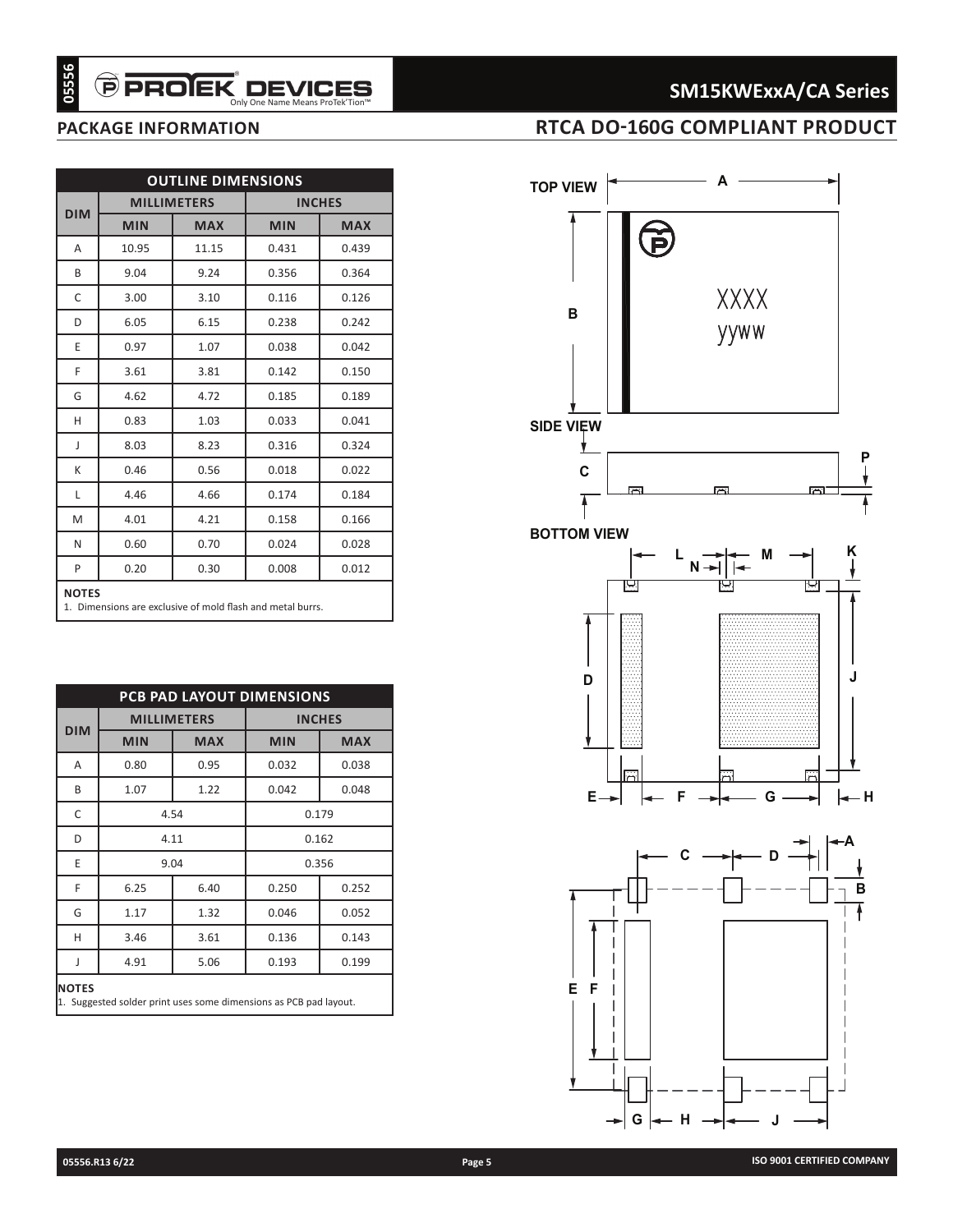## **TAPE AND REEL**



**User Direction of Feed**

| <b>SPECIFICATIONS</b>                                                                                                                                                                                            |                             |                |                                                                                                                                                                               |                |   |  |  |   |                |           |                  |      |
|------------------------------------------------------------------------------------------------------------------------------------------------------------------------------------------------------------------|-----------------------------|----------------|-------------------------------------------------------------------------------------------------------------------------------------------------------------------------------|----------------|---|--|--|---|----------------|-----------|------------------|------|
| <b>REEL DIA.</b>                                                                                                                                                                                                 | <b>TAPE</b><br><b>WIDTH</b> | A <sub>0</sub> | <b>B0</b>                                                                                                                                                                     | K <sub>0</sub> | D |  |  | W | P <sub>0</sub> | <b>P2</b> |                  | tmax |
| 330mm (13")                                                                                                                                                                                                      | 24 <sub>mm</sub>            |                | $9.40 \pm 0.10$  11.60 $\pm$ 0.10  3.175 $\pm$ 0.10   1.50 $\pm$ 0.10   1.75 $\pm$ 0.10   11.5 $\pm$ 0.10   24.00 $\pm$ 0.30   4.00 $\pm$ 0.10   2.00 $\pm$ 0.10   2.00 $\pm$ |                |   |  |  |   |                |           | $16.00 \pm 0.10$ | 0.30 |
| <b>NOTES</b><br>Dimensions are in millimeters.<br>2. Surface mount product is taped and reeled in accordance with EIA-481.<br>3. Marking on Part - marking code (see page 2), date code, logo and polarity band. |                             |                |                                                                                                                                                                               |                |   |  |  |   |                |           |                  |      |

| <b>ORDERING INFORMATION</b>                                 |                        |                    |                 |                  |                 |  |  |  |  |
|-------------------------------------------------------------|------------------------|--------------------|-----------------|------------------|-----------------|--|--|--|--|
| <b>BASE PART NUMBER</b><br>$(xx = Voltage)$                 | <b>LEADFREE SUFFIX</b> | <b>TAPE SUFFIX</b> | <b>QTY/REEL</b> | <b>REEL SIZE</b> | <b>TUBE QTY</b> |  |  |  |  |
| SM15KWExxA/CA                                               | n/a                    | $-T13$             | 1000            | 13''             | n/a             |  |  |  |  |
| SM15KWExxA/CA                                               | n/a                    | $-T71$             | 100             | 7''              | n/a             |  |  |  |  |
| SM15KWExxA/CA                                               | n/a                    | $-T72$             | 200             | <u>וי</u>        | n/a             |  |  |  |  |
| This device is only available in a Lead-Free configuration. |                        |                    |                 |                  |                 |  |  |  |  |